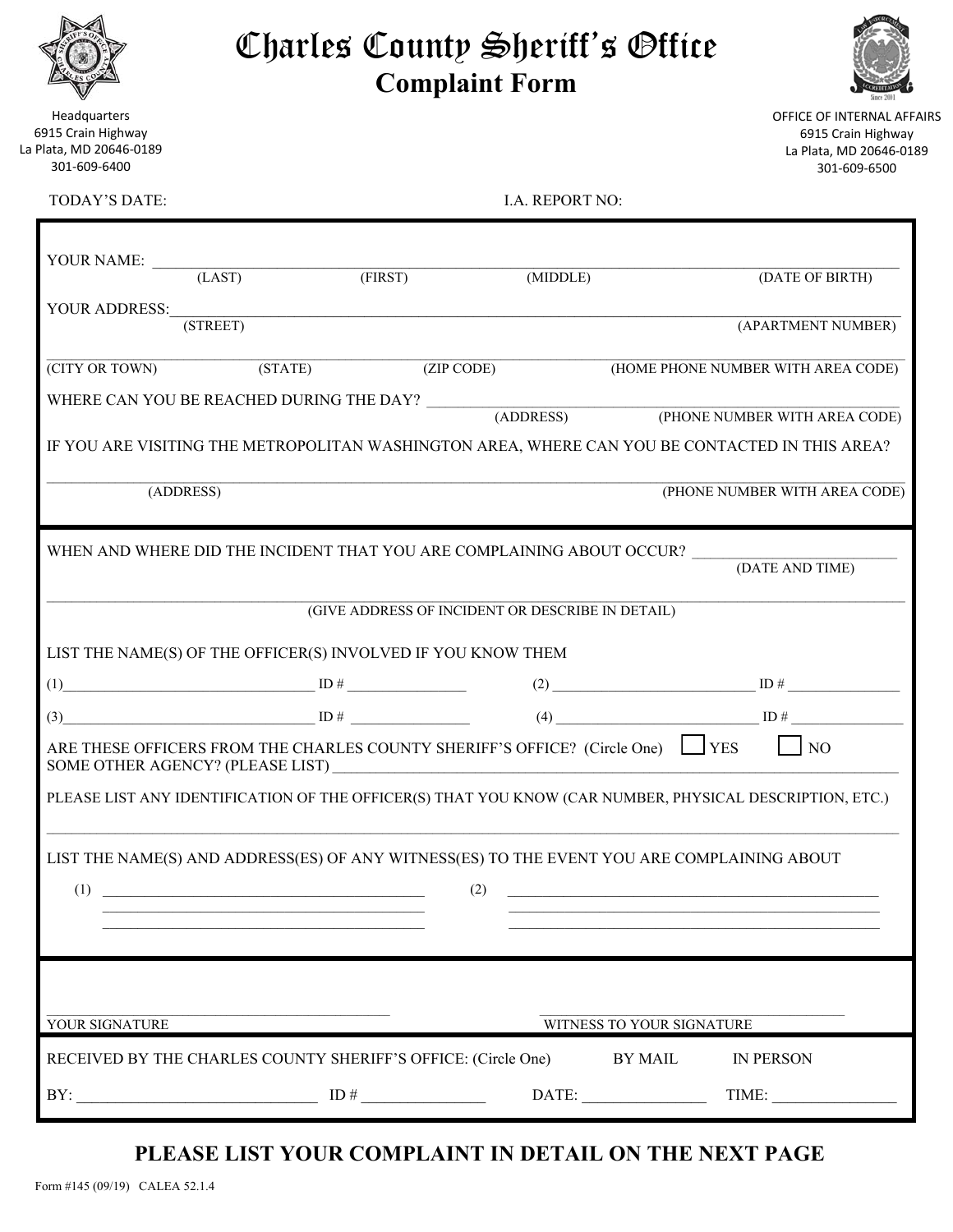| -                        |
|--------------------------|
|                          |
|                          |
| $\overline{\phantom{a}}$ |
|                          |
|                          |
| $\overline{\phantom{a}}$ |
|                          |
|                          |
| -                        |
|                          |
|                          |
|                          |
|                          |
| $\overline{\phantom{a}}$ |
|                          |
|                          |
|                          |
|                          |
|                          |